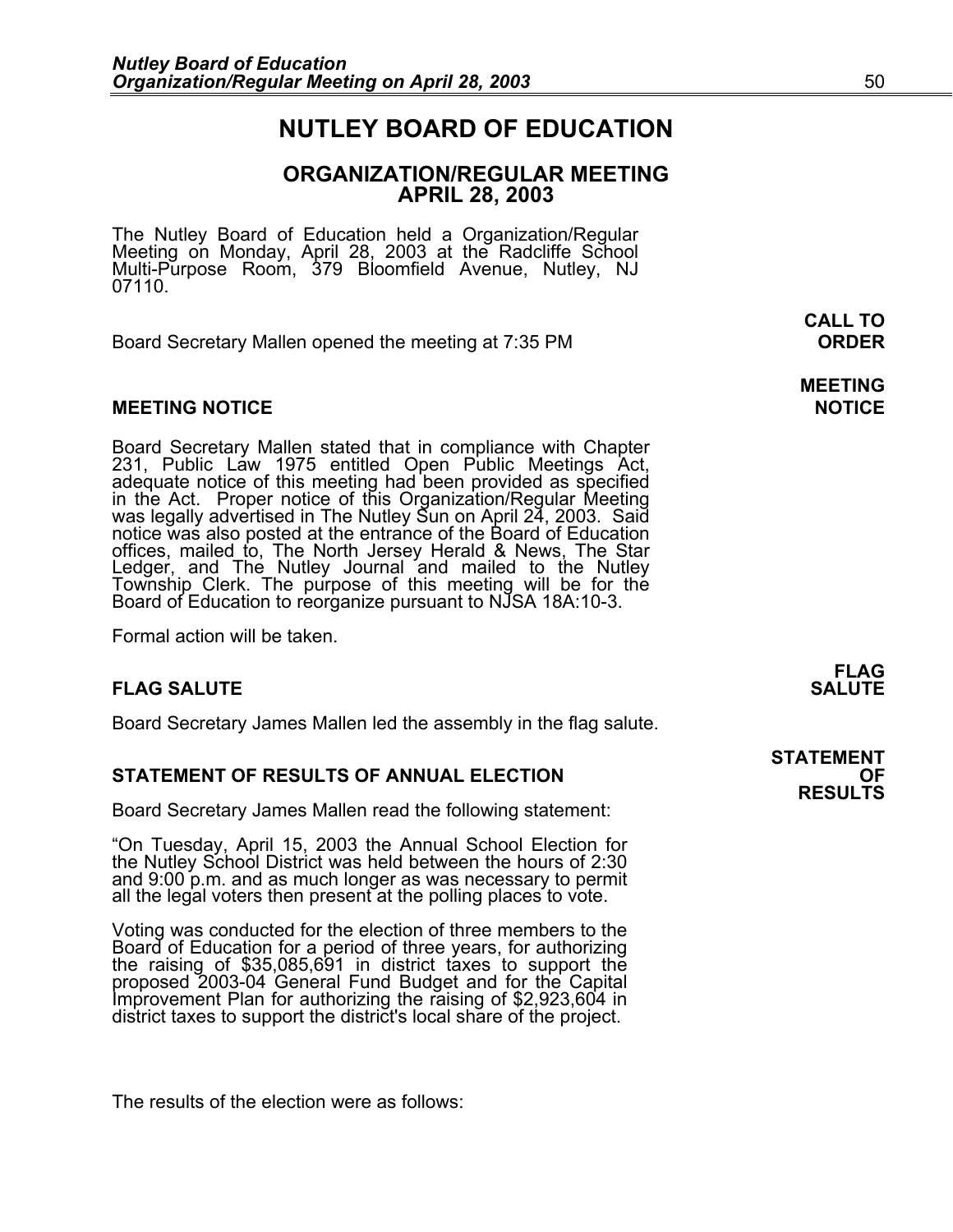Candidates for 3-year terms

| Joseph F. Beckmeyer, Jr. | 1,580 |
|--------------------------|-------|
| James Viola              | 2,825 |
| <b>Patricia Williams</b> | 1,907 |
| Alfred R. Restaino, Jr.  | 2,290 |
| Maria Alamo              | 2,422 |

The candidates elected were: James Viola, Maria Alamo and Alfred R. Restaino, Jr. for three-year terms.

The votes for the General Fund portion of the budget were as follows:

| Yes. | 2,474 votes |
|------|-------------|
| No   | 1,977 votes |

The question of the tax levy was approved.

The votes for the Capital Improvement Plan were as follows:

| <b>Yes</b> | 2,423 |
|------------|-------|
| No         | 1,907 |

The question of the Capital Improvement Plan was approved.

To conclude this election report, I wish to say that The Nutley Board of Education appreciates the support and confidence of the Nutley taxpayers which was reflected in your strong<br>support at this election. Our mission is education; and we continue to provide the best education possible for our children, while always being mindful of the cost to our taxpayers.

A copy of this report will be entered in the official minutes of the Board of Education."

#### **ADMINISTRATION OF OATH TO NEW BOARD MEMBERS**

Board Secretary Mallen administered the oath of Office to Maria Alamo, Alfred R. Restaino, Jr. and James Viola.

Mr. Mallen welcomed all as members to the Board of Education.

### **ROLL CALL CALL**

Present: Mrs. Maria Alamo Mr. John Cafone Mr. Philip T. Casale Mr. Gerard Del Tufo

> Mr. Alan Genitempo Mr. Sal Olivo Dr. Gerard M. Parisi Mr. Alfred R. Restaino, Jr.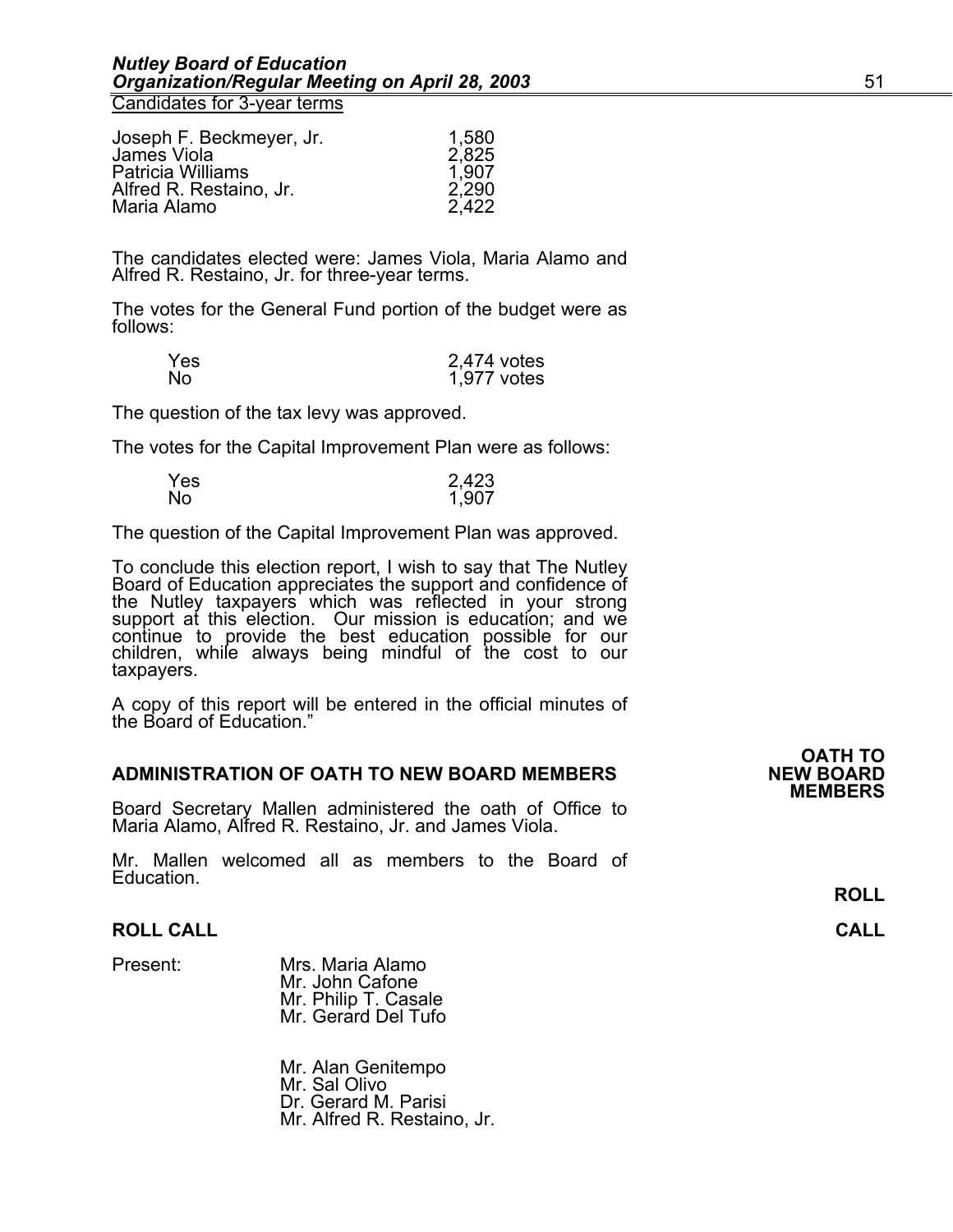Mr. James Viola

Also Present: Dr. Kathleen C. Serafino, Superintendent of Schools Mr. James Mallen, Business Administrator/Board Secretary<br>Dr. James Vivinetto, Assistant Superintendent Mr.Jonathan Orr, Student Representative, NHS

### **ELECTION OF OFFICERS OF OFFICERS**

Board Secretary Mallen announced that he would now accept nominations for President of the Board of Education.

Trustee Casale nominated Maria Alamo for President of the Nutley Board of Education. There being no further nominations, Mr. Mallen declared that the nominations are closed. Board Secretary Mallen explained that when there is only one nominee, it is customary to cast one unanimous ballot unless there was an objection by a member of the Board.

There being no objections, one unanimous vote was cast by the Board for Maria Alamo as President.

Trustee Alamo assumed the chair and announced that she would now accept nominations for Vice President.

Trustee Del Tufo nominated Alan Genitempo for Vice President.

Trustee Restaino nominated Gerard Parisi for Vice President.

Hearing no further nominations, President Alamo declared that the nominations are closed. During the roll call vote, Trustee Parisi acknowledged that Trustee Genitempo had the necessary votes to achieve the vice-presidency. In the spirit of unanimity, Trustee Parisi cast his vote for Trustee Genitempo as vice president. The Board then agreed to declare that one unanimous vote be cast for Alan Genitempo as Vice President.

President Alamo thanked Trustee Casale for his compliments and her fellow Board members for their display of confidence in her.

On behalf of the Nutley Board of Education President Alamo thanked the Nutley community for their support in passing the

budget and the bond referendum in the April 15, 2003 election. She also thanked past Board Presidents, Administration and staff for their support on the facilities plan.

**ELECTION**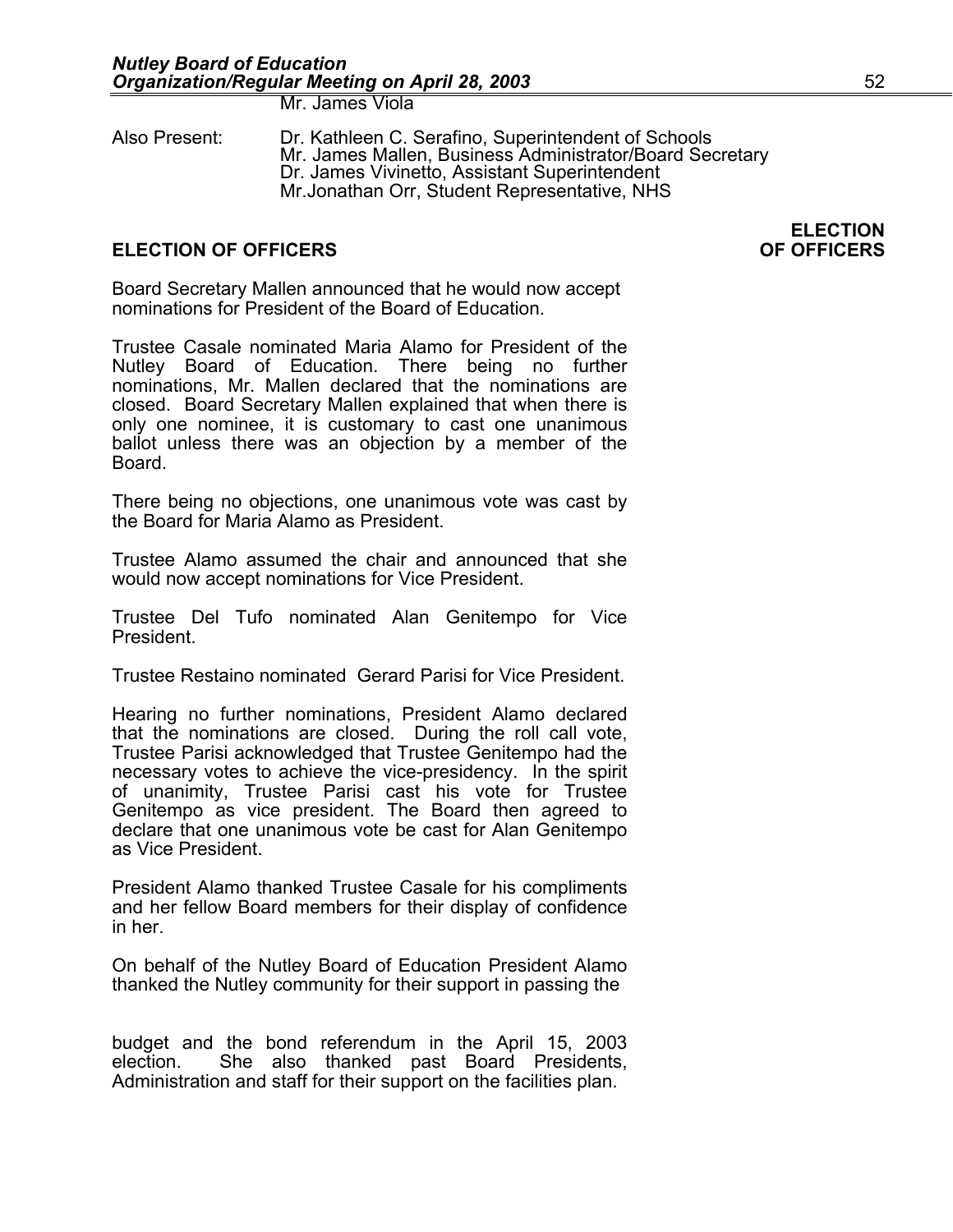| the rights of the Board of Education not to forfeit the<br>ownership of this property. Mr. Mallen added that the<br>insurance on that parcel of the property is paid by the Board<br>of Education.                                   |                                                       |
|--------------------------------------------------------------------------------------------------------------------------------------------------------------------------------------------------------------------------------------|-------------------------------------------------------|
| Hearing no further comments, President Alamo closed this<br>portion of the meeting.                                                                                                                                                  |                                                       |
| <b>ORGANIZATION MEETING RESOLUTIONS</b>                                                                                                                                                                                              | <b>ORGANIZATION</b><br><b>RESOLUTIONS</b>             |
| Trustee Cafone moved and Trustee Casale seconded a motion that the<br>Board Approve the Organization Meeting Resolutions numbers 1 through<br>6 as listed below. Upon a roll call vote the resolutions were unanimously<br>approved. |                                                       |
| 1. ADOPTION OF SCHEDULE OF MEETINGS                                                                                                                                                                                                  | <b>ADOPT</b><br><b>SCHEDULE OF</b><br><b>MEETINGS</b> |
| BE IT RESOLVED that the regular monthly meetings of the Board of<br>Education of the Township of Nutley be held on the fourth Monday of<br>each month, except as noted otherwise, and                                                |                                                       |

BE IT FURTHER RESOLVED that, in accordance with the requirements of the Open Public Meetings Act of 1975, the annual Schedule of Meetings, as appended to these meeting minutes (Schedule A) be adopted.

### 2. **DESIGNATION OF OFFICIAL NEWSPAPER**

BE IT RESOLVED that the Board of Education designates The Nutley Sun as the official newspaper for meeting notices and hereby directs the

Board Secretary to also send meeting notices to the Nutley Journal, Star Ledger and the North Jersey Herald and News.

### **3. INVESTMENT OF FUNDS**

BE IT RESOLVED that the Business Administrator/Board Secretary, with the approval of the Superintendent of Schools, be authorized to invest surplus funds of the Board of Education and funds which will be available **DESIGNATE** 

# **INVESTMENT**

Resident Joseph Beckmeyer asked if Resolution 5 - Appointment of Board Attorney is an open-ended contract.

President Alamo responded that it is an hourly rate.

Resident Beckmeyer also asked who set the appraisal rate of \$1/yr. and who carries the insurance on Resolution 11 - Lease of Board Property on Overlook Terrace, Resolution 12 - Lease - 21 Romano Street and Resolution 13 - Lease - 22 Romano Street .

# **CITIZENS**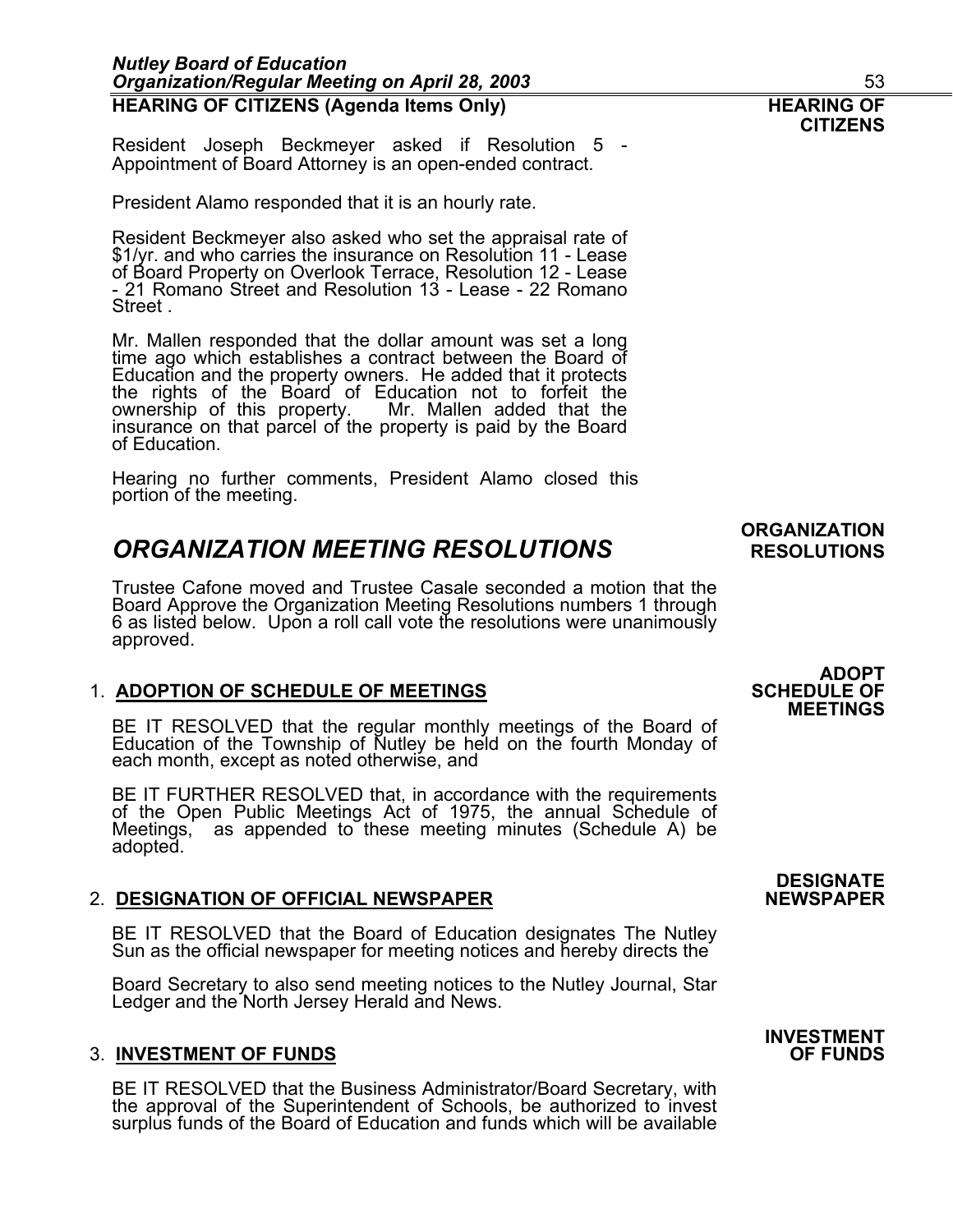for a determinate period of time in U.S. Government and Agency<br>Securities, Business Savings Accounts of our designated depository, and<br>Certificates of Deposit of our local banks, and in any other securities<br>designated by l

### 4. APPOINTMENT OF AUDITOR - 2003-04 School Year

WHEREAS, there exists a need for an annual audit of school accounts, and

WHEREAS, the firm of Lerch, Vinci and Higgins of Fairlawn, NJ is licensed as Public School Accountants and is fully capable of providing this service, and

WHEREAS, Lerch, Vinci and Higgins satisfactorily conducted the school audit in 2002, and will be performing the school audit for the 2002-03 school year, and

WHEREAS, the Public School Contracts Law (N.J.S.A. 18A:18A) provides for the award of contracts for this type of professional service without competitive bidding, and

WHEREAS, funds are available for this purpose,

NOW, THEREFORE, BE IT RESOLVED by the Board of Education of the Township of Nutley as follows:

- 1. The firm of Lerch Vinci and Higgins of Fairlawn, NJ is hereby appointed auditors for the accounts of the Board of Education for the 2003-04 school year at a fee of  $$23,000$ .
- . 2. This contract is awarded without competitive bidding as a pro- fessional service under the provisions of the Public School Contracts law.

### **5. APPOINTMENT OF BOARD ATTORNEY**

WHEREAS, there exists from time to time a need for legal services for the Board of Education, and

WHEREAS, funds are available for this purpose, and

WHEREAS, the Public School Contracts Law (NJSA 18A:18A-5) provides for the award of contracts for this type of professional service without competitive bidding, and

WHEREAS, the firm of Gaccione, Pomaco & Malanga of Belleville, NJ is well qualified and capable of providing these services,

NOW, THEREFORE, BE IT RESOLVED by the Board of Education of the Township of Nutley that the firm of Gaccione, Pomaco & Malanga of

# **APPOINTMENT**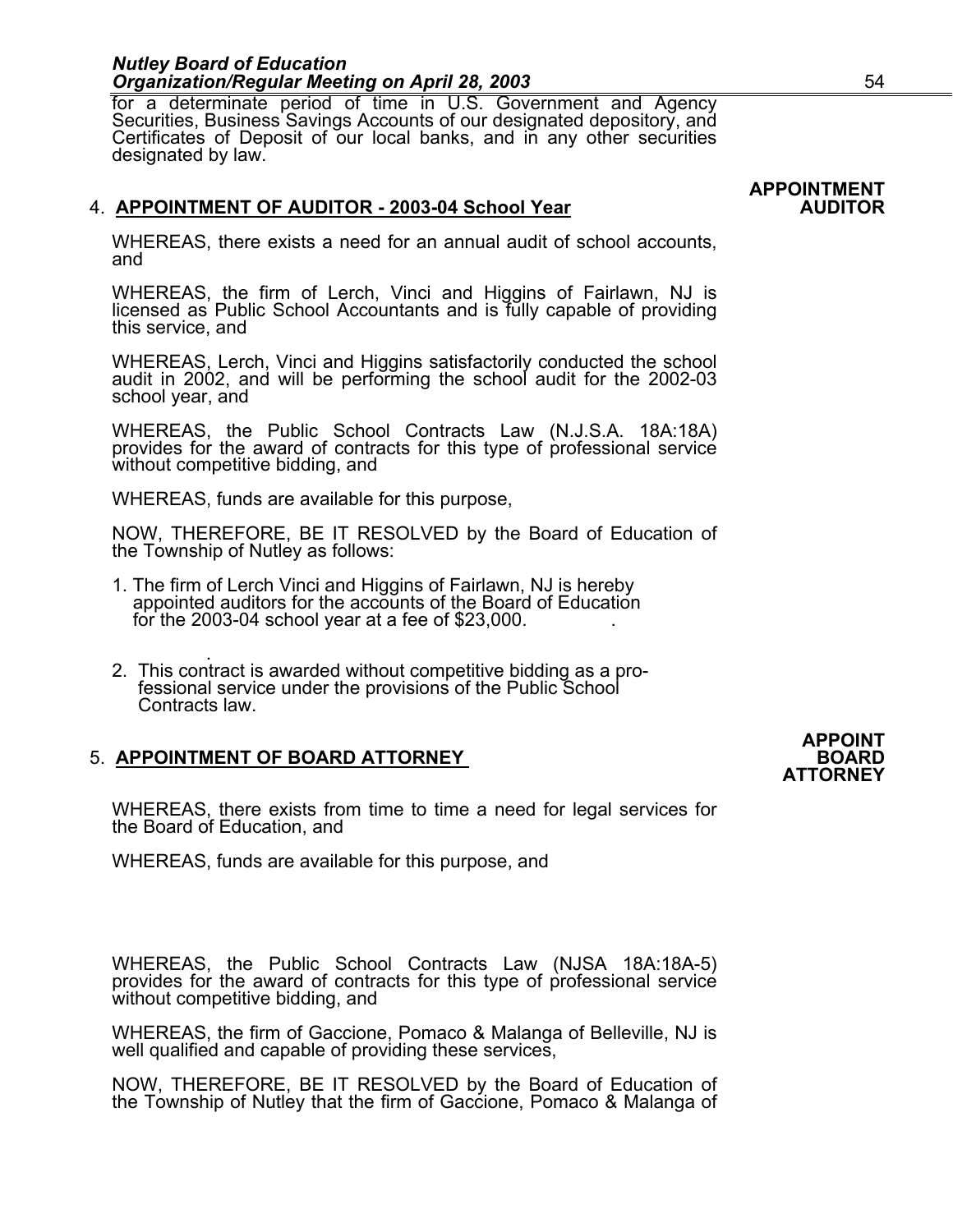Belleville, NJ is hereby appointed Board attorney for the 2003-04 school year at an hourly rate of \$140.00.

### 6. **CURRICULUM APPROVAL APPROVAL**

BE IT RESOLVED that the curriculum as described in the district selected course guides, courses of study, curriculum guides and program material, listed on the attached Schedule B, be adopted for use<br>in Grades K-12 of the Public Schools of Nutley for the 2003-04 school year.

### **SUPERINTENDENT'S RESOLUTIONS** SUPT'S

Trustee Cafone moved and Trustee Casale seconded a motion that the Board approve the Superintendent's Resolutions numbers 7 through 9 as listed below. Upon a roll call vote the resolutions were unanimously approved.

### 7. **APPOINTMENTS – C.A.S.T. Crew**

BE IT RESOLVED that the Board of Education approves the following student appointments for the C.A.S.T. Crew at a salary rate of \$7.25 per hour for the 2002-03 school year.

Joseph Carlo Gerard Tucci

### 8. **APPOINTMENTS - Summer Custodial Employment**

BE IT RESOLVED that the following personnel be employed as summer custodial employees during the months of April, May and June 2003:

|                               | <b>Step</b> | <b>Hourly Rate</b> |
|-------------------------------|-------------|--------------------|
| Ehsan Aliabadi<br>Joseph Cimo |             | \$7.25<br>7.25     |

### 9. **APPROVAL OF SUBMISSION OF APPLICATION – SUBMISSION Carl D. Perkins Vocational and Technical Education Act PERKINS GRANT**

BE IT RESOLVED that the Board of Education approves submission of application for the Carl D. Perkins Vocational and Technical Education Act for the 2003-04 school year in the amount of \$21,432.

**APPOINT** 

**CREW** 

**APPOINT CUSTODIANS** 

**CURRICULUM** 

**RESOLUTION** 

**BOARD** 

**APPROVE**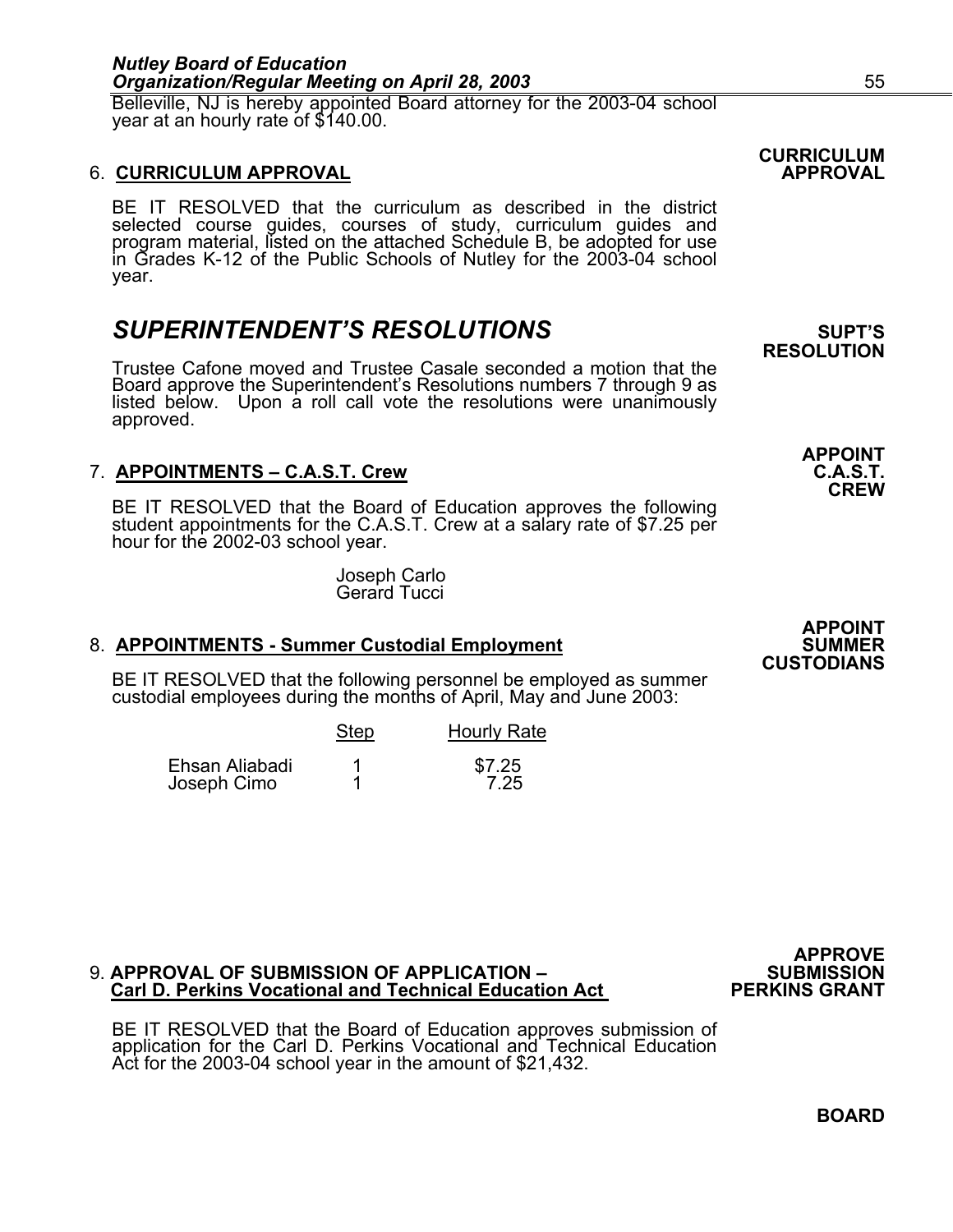### *Nutley Board of Education Organization/Regular Meeting on April 28, 2003* 56 **BOARD SECRETARY'S RESOLUTIONS** SECRETARY'S

Trustee Casale moved and Trustee Restaino seconded a motion that the 13 as listed below. The resolutions were approved by roll call vote as<br>follows: Ayes 8, Noes O with Trustee Genitempo abstaining on<br>Resolution 10 – Appointment – Suburban Essex Joint Insurance Fund.

### **10. APPOINTMENT - SUBURBAN ESSEX JOINT INSURANCE FUND**

BE IT RESOLVED that the Board of Education appoints Dennis Oblack as the Alternate Fund Commissioner for the Suburban Essex Joint Insurance Fund.

### 11**. LEASE OF BOARD PROPERTY ON OVERLOOK TERRACE BOARD**

BE IT RESOLVED that the Board of Education leases 20 feet of property owned by it, known as Lot Number 14, Block 212 (Overlook Terrace, rear entrance of Spring Garden School playground), on the tax maps of the Township of term beginning May 1, 2003 and terminating April 30, 2004, at a term rental of One Dollar (\$1.00) in accordance with all requirements specified in the lease.

BE IT FURTHER RESOLVED that the Board of Education hereby authorizes its officers to execute said lease.

### 12**. LEASE OF BOARD PROPERTY - 21 Romano Street**

BE IT RESOLVED by the Board of Education that it hereby leases to Nicholas Del Mauro, owner of the property known as 21 Romano Street, Nutley, New Jersey, a strip of land 20 feet in width running along the westerly line of which said premises are listed as Block 18, Lots 45 and 46 in the tax assessor's books of the Township of Nutley, and

BE IT FURTHER RESOLVED that said lease be written for a term commencing May 1, 2003 and terminating April 30, 2004, at a term rental of One Dollar (\$1.00), and

BE IT FURTHER RESOLVED that the Board of Education hereby authorizes its officers to execute said lease.

### 13. LEASE OF BOARD PROPERTY - 22 Romano Street

BE IT RESOLVED by the Board of Education of the Township of Nutley, that it hereby leases to Angelo Rotonda, owner of the property known as 22 Romano Street, Nutley, New Jersey, a strip of land 25 feet in width running along the westerly line of the premises of said lessee for the full **APPOINT FUND** 

**LEASE PROPERTY** 

**PROPERTY** 

**LEASE PROPERTY** 

### **RESOLUTIONS**